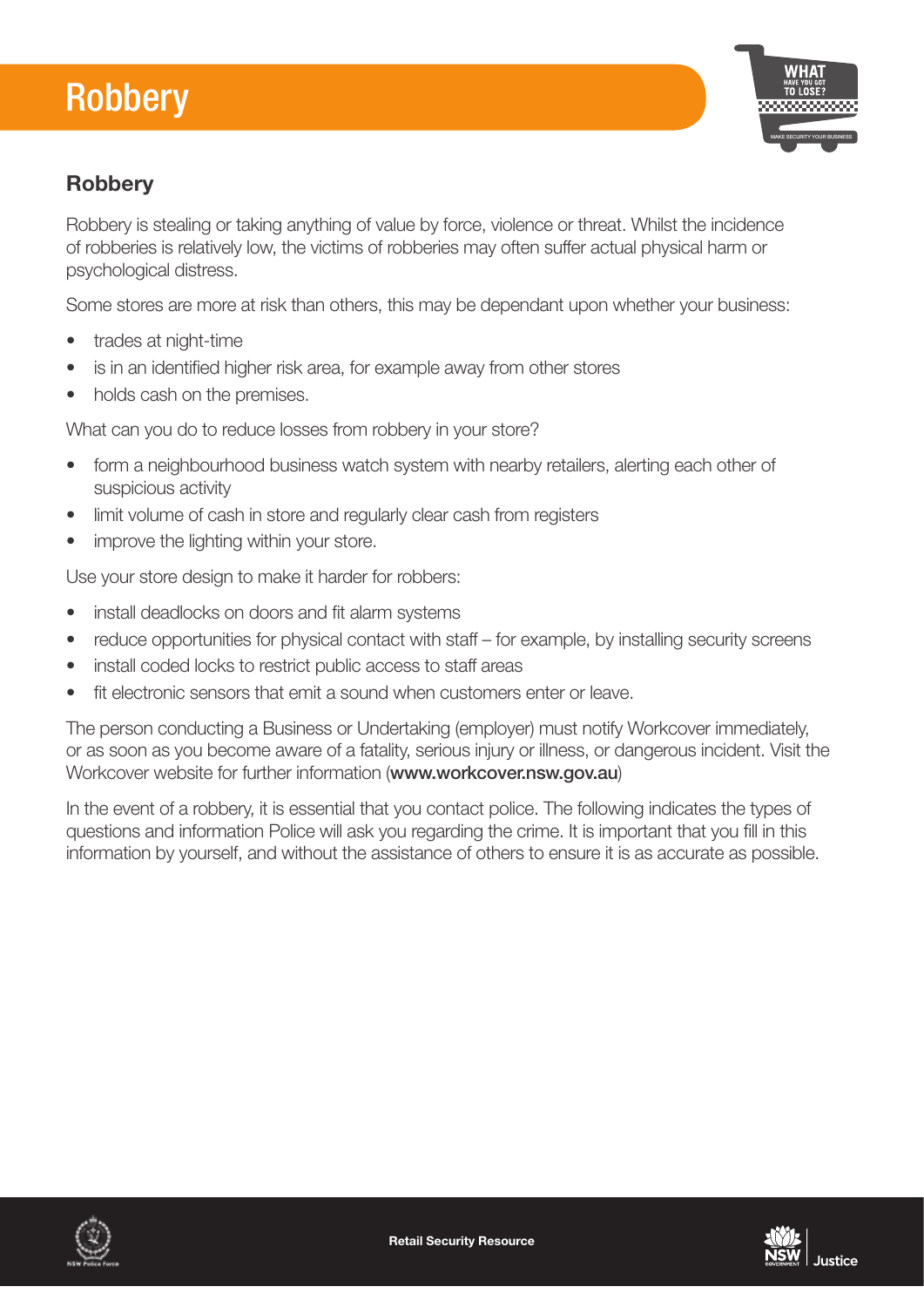| <b>FIREARMS</b>                                                                                                                      |          |                                                |                                    |                                                 |        |  |  |
|--------------------------------------------------------------------------------------------------------------------------------------|----------|------------------------------------------------|------------------------------------|-------------------------------------------------|--------|--|--|
| <b>HANDGUNS</b><br>Long Barrel<br>Revolver                                                                                           |          | Large<br>Automatic                             |                                    | <b>SAWN OFF SHOTGUNS</b><br>Pump Action         |        |  |  |
| <b>OTHER WEAPONS</b>                                                                                                                 |          |                                                |                                    |                                                 |        |  |  |
| Descriptions:                                                                                                                        |          |                                                |                                    | <b>Other - Illustrate</b>                       |        |  |  |
| Syringe                                                                                                                              |          |                                                |                                    |                                                 |        |  |  |
| $\Box$ Club                                                                                                                          |          |                                                |                                    |                                                 |        |  |  |
| Screwdriver<br>Other                                                                                                                 |          |                                                |                                    |                                                 |        |  |  |
|                                                                                                                                      |          |                                                | VEHICLE (damage, accessories etc.) |                                                 |        |  |  |
| <b>TYPE</b><br><b>Driver Side</b><br>Sedan<br><b>Station Sedan</b><br>Utility<br>Panel Van<br>Bicycle<br>Motor Bike<br>Other Vehicle |          |                                                | Passenger side                     |                                                 |        |  |  |
| State Reg.                                                                                                                           | Reg. No. | Year                                           | Make                               | Model                                           | Colour |  |  |
|                                                                                                                                      |          |                                                |                                    |                                                 |        |  |  |
| Automatic<br><b>Bucket</b> seats<br>Cassette<br>Column gears                                                                         |          | Damage<br>Extras<br>Floor gears<br>Instruments | <b>DISTINGUISHING FEATURES</b>     | Modified<br>Radio<br>Rust/Primer<br>Seat Covers |        |  |  |

 $\Box$  Custom wheels  $\Box$  Manual